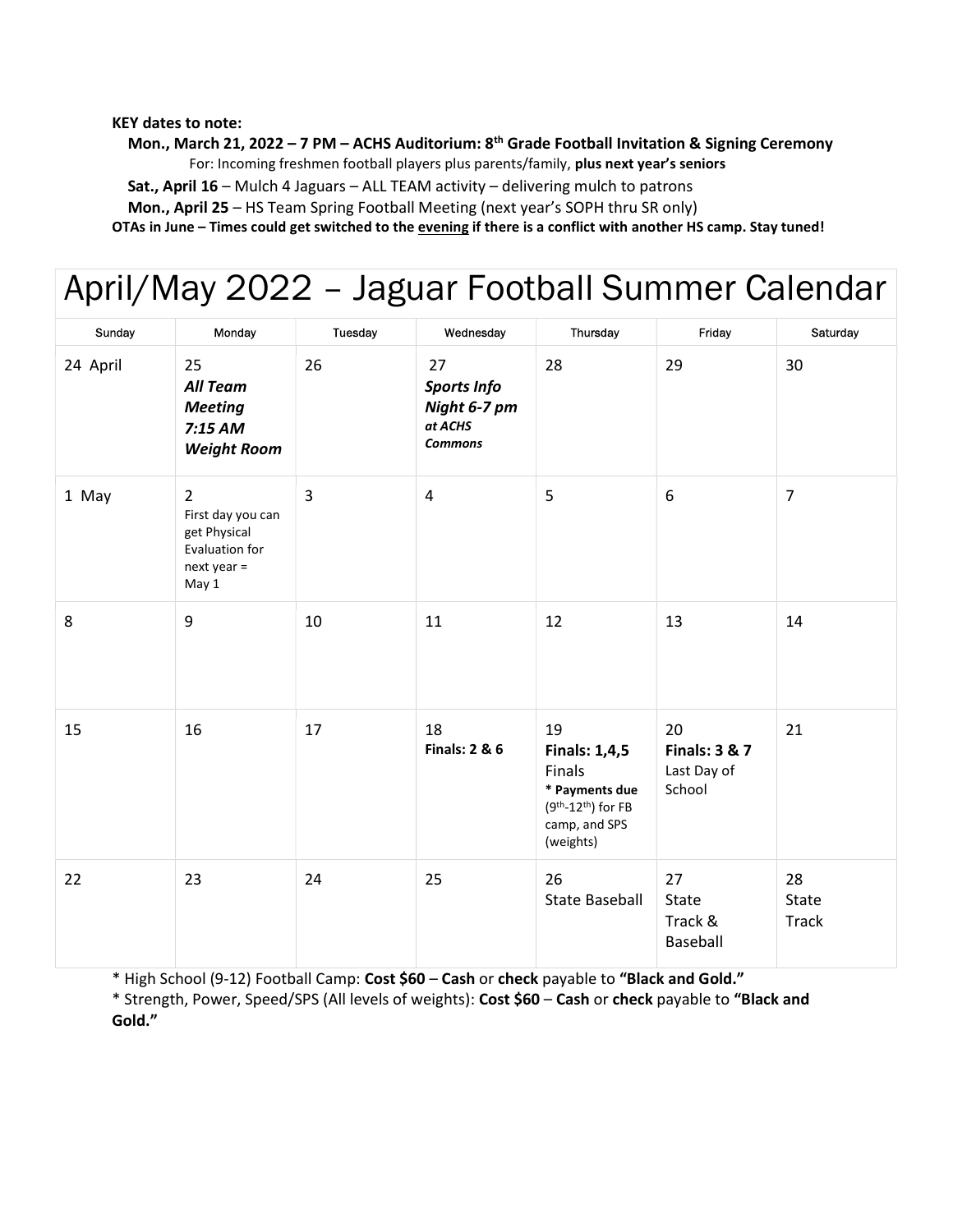| June 2022 - Jaguar Football Summer Calendar |                                                                                                                                               |                                                                                                                                                                    |                                                                                                                          |                                                                                                                          |                                                                                                          |                                                                                                                      |
|---------------------------------------------|-----------------------------------------------------------------------------------------------------------------------------------------------|--------------------------------------------------------------------------------------------------------------------------------------------------------------------|--------------------------------------------------------------------------------------------------------------------------|--------------------------------------------------------------------------------------------------------------------------|----------------------------------------------------------------------------------------------------------|----------------------------------------------------------------------------------------------------------------------|
| Sunday                                      | Monday                                                                                                                                        | Tuesday                                                                                                                                                            | Wednesday                                                                                                                | Thursday                                                                                                                 | Friday                                                                                                   | Saturday                                                                                                             |
| <b>May 29</b>                               | <b>May 30</b><br>Memorial<br>Day                                                                                                              | 31<br>QB School:<br>1-3 PM<br>Jaguar Stadium<br>Youth through<br>HS QBs.                                                                                           | $\mathbf{1}$<br><b>Senior Team</b><br><b>Building</b><br>Activity and<br>Dinner: 2 pm to<br>approx 5 pm<br>Location: TBA | $\overline{2}$                                                                                                           | $\overline{3}$                                                                                           | $\overline{4}$                                                                                                       |
| 5                                           | 6<br><b>SPS</b> begins<br>$6:30$ am<br>for 10-12 boys.<br>8 AM for 9th<br>boys.<br><b>Payment due</b><br>for 7 <sup>th</sup> -8 <sup>th</sup> | 7<br><b>SPS</b><br>6:30 AM<br>8 AM<br><b>ACHS Passing</b><br>Game:<br>9:30-11 AM<br>(Skill players)<br>at Jaguar<br>Stadium                                        | 8<br><b>SPS</b><br>6:30 AM<br>8 AM<br><b>HS FB OTA:</b><br>9:30-11 AM<br>At Jaguar<br><b>Stadium</b>                     | 9<br>SPS<br>6:30 AM<br>8 AM                                                                                              | 10<br>7 on 7 / Bigs<br>Competition<br>at Friends<br>University<br>(limited roster<br>TBA)                | 11                                                                                                                   |
| 12                                          | 13<br>SPS<br>6:30 AM<br>8 AM                                                                                                                  | 14<br>SPS<br>6:30 AM<br>8 AM<br><b>ACHS Passing</b><br>Game: 9:30-11<br>AM on Grass +<br><b>OL Drills</b>                                                          | 15<br>SPS<br>6:30 AM<br>8 AM<br><b>HS FB OTA:</b><br>9:30-11 AM<br><b>At ACHS Grass</b><br><b>Fields</b>                 | 16<br>SPS<br>6:30 AM<br>8 AM                                                                                             | 17                                                                                                       | 18                                                                                                                   |
| 19                                          | 20<br><b>SPS</b><br>6:30 AM<br>8 AM<br>* 8 AM Helmet<br>fitting after<br>SPS for Jrs./Srs.                                                    | 21<br>SPS<br>6:30 AM<br>8 AM<br>* 8 AM Helmet<br>fitting after SPS<br>for sophs.<br><b>ACHS Passing</b><br><b>Game Defense:</b><br>10 AM-Noon at<br><b>Stadium</b> | 22 SPS<br>6:30 AM<br>8 AM<br><b>HS FB OTA:</b><br>$9:30-11$ am<br>At Jaguar<br><b>Stadium</b>                            | 23<br>SPS<br>6:30 AM<br>8 AM<br>* 9:30 AM<br><b>Helmet fitting</b><br>after SPS for 9th<br>& for everyone<br>not fit yet | 24<br>Contact Coach<br>Tuttle via Hudl<br>app messages<br>if you still need<br>to fit a helmet<br>today. | 25<br>Jaguar FB<br>Family &<br><b>Friends Golf</b><br>Tournament:<br>8 AM Hidden<br>Lakes. Players<br>needed to help |
| 26                                          | 27<br>SPS<br>6:30 AM<br><b>High School</b><br><b>Team Camp:</b><br>$9 - 11:30$ am<br>& 7-8:30 PM<br>Jaguar Stadium                            | 28<br>SPS<br>6:30 AM<br><b>High School</b><br><b>Team Camp:</b><br>9 – 11:30am<br>Jaguar Stadium                                                                   | 29 No HS SPS<br><b>High School</b><br><b>Team Camp:</b><br>$9 - 11:30$ am<br>& 7-8:30 PM<br>Jaguar Stadium               | 30 SPS<br>6:30 AM<br><b>High School</b><br><b>Team Camp:</b><br>$9 - 11:30$ am<br>Jaguar Stadium                         | <b>High School</b><br><b>Team Camp:</b><br>Only if bad<br>weather earlier<br>in week                     |                                                                                                                      |

\* NOTICE: Players must check out helmet on June 20, 21, or 23. Players will wear helmet and practice jersey at camp, but they may only check one out during camp if they are paid & registered for camp. Helmets will remain in locker room at stadium between camp sessions.

 $\overline{\phantom{a}}$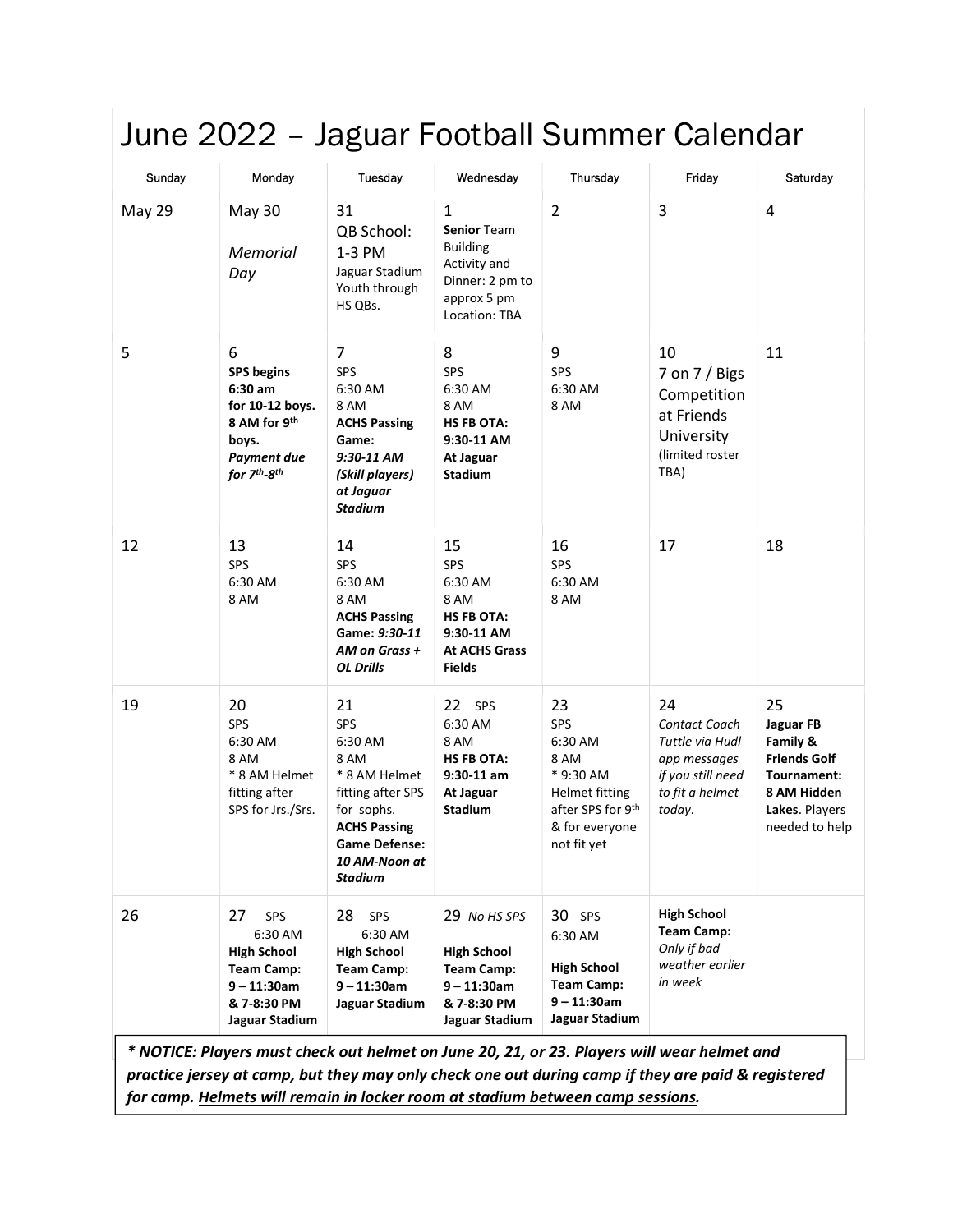| July 2022 - Jaguar Football Summer Calendar                   |                                                                                  |                                                                                     |                                                                                     |                                                                           |                                                              |                                                              |
|---------------------------------------------------------------|----------------------------------------------------------------------------------|-------------------------------------------------------------------------------------|-------------------------------------------------------------------------------------|---------------------------------------------------------------------------|--------------------------------------------------------------|--------------------------------------------------------------|
| Sunday                                                        | Monday                                                                           | Tuesday                                                                             | Wednesday                                                                           | Thursday                                                                  | Friday                                                       | Saturday                                                     |
|                                                               |                                                                                  |                                                                                     |                                                                                     |                                                                           | $\mathbf{1}$                                                 | $\overline{2}$                                               |
| 3                                                             | 4 Independence<br>Day<br><b>KSHSAA</b><br>Summer<br>Moratorium:<br><b>No SPS</b> | 5<br><b>KSHSAA</b><br>Summer<br>Moratorium:<br><b>No SPS</b>                        | 6<br><b>KSHSAA</b><br>Summer<br>Moratorium:<br><b>No SPS</b>                        | $\overline{7}$<br><b>KSHSAA</b><br>Summer<br>Moratorium:<br><b>No SPS</b> | 8<br><b>KSHSAA</b><br>Summer<br>Moratorium:<br><b>No SPS</b> | 9<br><b>KSHSAA</b><br>Summer<br>Moratorium:<br><b>No SPS</b> |
| 10<br><b>KSHSAA</b><br>Summer<br>Moratorium:<br><b>No SPS</b> | 11<br>SPS<br>6:30 AM<br>8 AM                                                     | 12<br>SPS<br>6:30 AM<br>8 AM<br><b>HS 7 on 7</b><br>10 AM???<br><b>Location TBA</b> | 13<br>SPS<br>6:30 AM<br>8 AM<br><b>HS 7 on 7</b><br>10 AM???<br><b>Location TBA</b> | 14<br><b>SPS</b><br>6:30 AM<br>8 AM                                       | 15                                                           | 16                                                           |
| 17                                                            | 18<br>SPS<br>6:30 AM<br>8 AM                                                     | 19<br>SPS<br>6:30 AM<br>8 AM                                                        | 20<br><b>SPS</b><br>6:30 AM<br>8 AM                                                 | 21<br>SPS<br>6:30 AM<br>8 AM                                              | 22                                                           | 23<br>Kansas<br>Shrine Bowl<br>7 pm Pitt<br><b>State</b>     |
| 24                                                            | 25<br>SPS<br>6:30 AM<br>8 AM<br>Junior FB<br>Camp 6-8 pm                         | 26<br>SPS<br>6:30 AM<br>8 AM<br>Junior FB<br>Camp 6-8 pm                            | 27<br>SPS<br>6:30 AM<br>8 AM<br>Junior FB<br>Camp 6-8 pm                            | 28<br><b>SPS</b><br>6:30 AM<br>8 AM<br><b>LAST DAY!</b>                   | 29                                                           | 30                                                           |

### Not receiving communication? New to the program?

- PLAYERS ONLY: Get signed up on Hudl with one of your coaches at Summer SPS, or go to hudl.com/jointeam and enter code 8ghdbda
- Players & Parents Follow on Twitter: @ACJaguarFB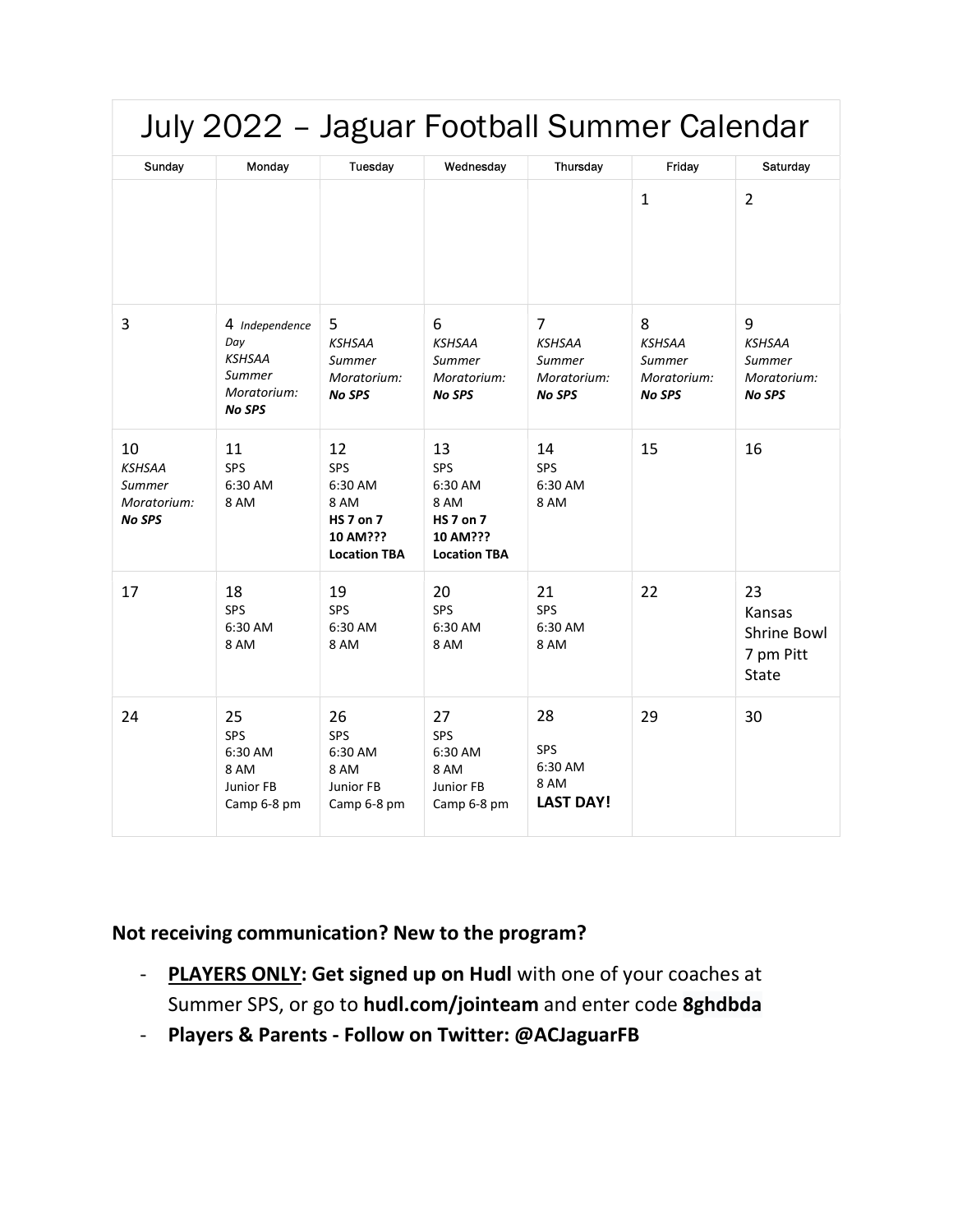#### Fundraisers for 2022:

- 1) Mulch 4 Jaguars Players/parents help deliver on Sat., April 16, 2022
- 2) Help with Jaguar Family Golf Tournament Saturday, June 25, 2022

#### Other Important Dates:

- Link to 2022 Game Schedule: www.avctl.org
- Leaders: Date/Time  $T.B.A. a few current Juniors needed to promote$ Junior Football (youth league) at elementary schools
- Saturday, June 25, 2022
	- o Alumni Golf Tournament and Fundraiser 8 AM at Hidden Lakes
	- $\circ$  Sign up to help with this during summer weights, and it will contribute toward your summer competition team points!
- Saturday, July 23, 2022 Kansas Shrine Bowl  $-7$  pm at Pitt State
	- $\circ$  Kansasshrinebowl.com see website for tickets
- Pick up "Fall Calendar" at the end of July at SPS workouts
- Aug 8-11 (Mon. Thurs.) = "Speed Week"  $-3:30-4:30$  PM Jaguar Stadium  $\circ$  Pad/equip. check out = during Speed Week – Time & Location T.B.A.
- Monday, Aug.  $15$  = First day of football practice. You cannot practice unless your physical/PPE and concussion forms are completed and turned in to the ACHS office!